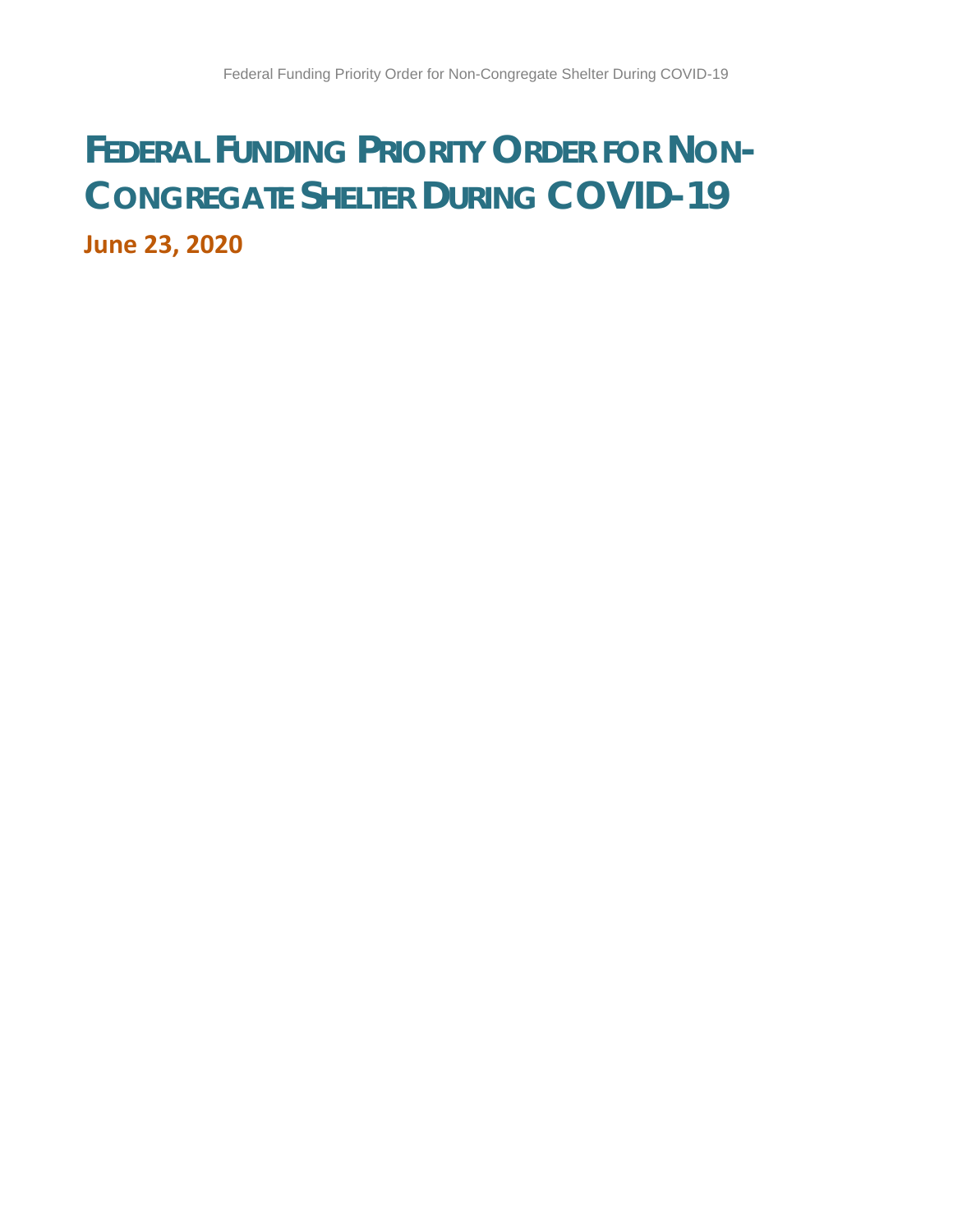## **INTRODUCTION**

**\_\_\_\_\_\_\_\_\_\_\_\_\_\_\_\_\_\_\_\_\_\_\_\_\_\_\_\_\_\_\_\_**

The Centers for Disease Control and Prevention (CDC), Federal Emergency Management Agency (FEMA) and the Department of Housing and Urban Development (HUD) agree that in certain cases noncongregate sheltering (NCS) may be necessary in this Public Health Emergency to save lives, to protect property and public health, and ensure public safety.

The purpose of this document is to provide funding information to agencies and organizations providing assistance to individuals experiencing homelessness, specifically NCS during the COVID-19 declared disaster. NCS may be used for other populations, but they are not addressed in this resource. This document provides specific guidance for the programs listed below and does not alter or supplant existing regulatory or statutory authorities already in place. This order of assistance provides information to recipients on how to utilize different Federal resources for the highest and best use for the operation of NCS. This document is not intended to provide a comprehensive list of all potential resources (including state and local funds) that may be used or combined for such activities, but instead focuses on the following major Federal programs:

- FEMA Emergency Declaration / Major Disaster Declaration for COVID-19 authorizing Public Assistance (PA) Category B Emergency Protective Measures
- HUD Emergency Solutions Grant Coronavirus (ESG-CV)
- HUD Community Development Block Grant Coronavirus (CDBG-CV)

NCS includes the provision of general services such as food, security, and other basic needs. These services are eligible for reimbursement via FEMA PA Category B assistance. More specific wrap around services such as case management and housing navigation assistance are not eligible for FEMA reimbursement, but may be funded with CDBG-CV or ESG-CV resources. Food, security, and other basic needs may be funded under CDBG-CV or ESG-CV once FEMA NCS assistance ends.

Tribal governments are eligible to apply for FEMA Public Assistance directly or as part of the State request. Tribal governments should use Indian Housing Block Grant (IHBG-CARES) or Indian Community Development Block Grant (ICDBG-CARES) resources in place of CDBG-CV and ESG-CV.

Please note that there are other Federal grant programs that may be used for these activities. Please work with your respective State/Local Agency to determine applicability as the programs evolve.

# **FUNDING PRIORITY ORDER OF ASSISTANCE**

**\_\_\_\_\_\_\_\_\_\_\_\_\_\_\_\_\_\_\_\_\_\_\_\_\_\_\_\_\_\_\_\_**

**Initial Request and Implementation of NCS during Public Health Emergency**

Order of Assistance

1. FEMA Public Assistance Category B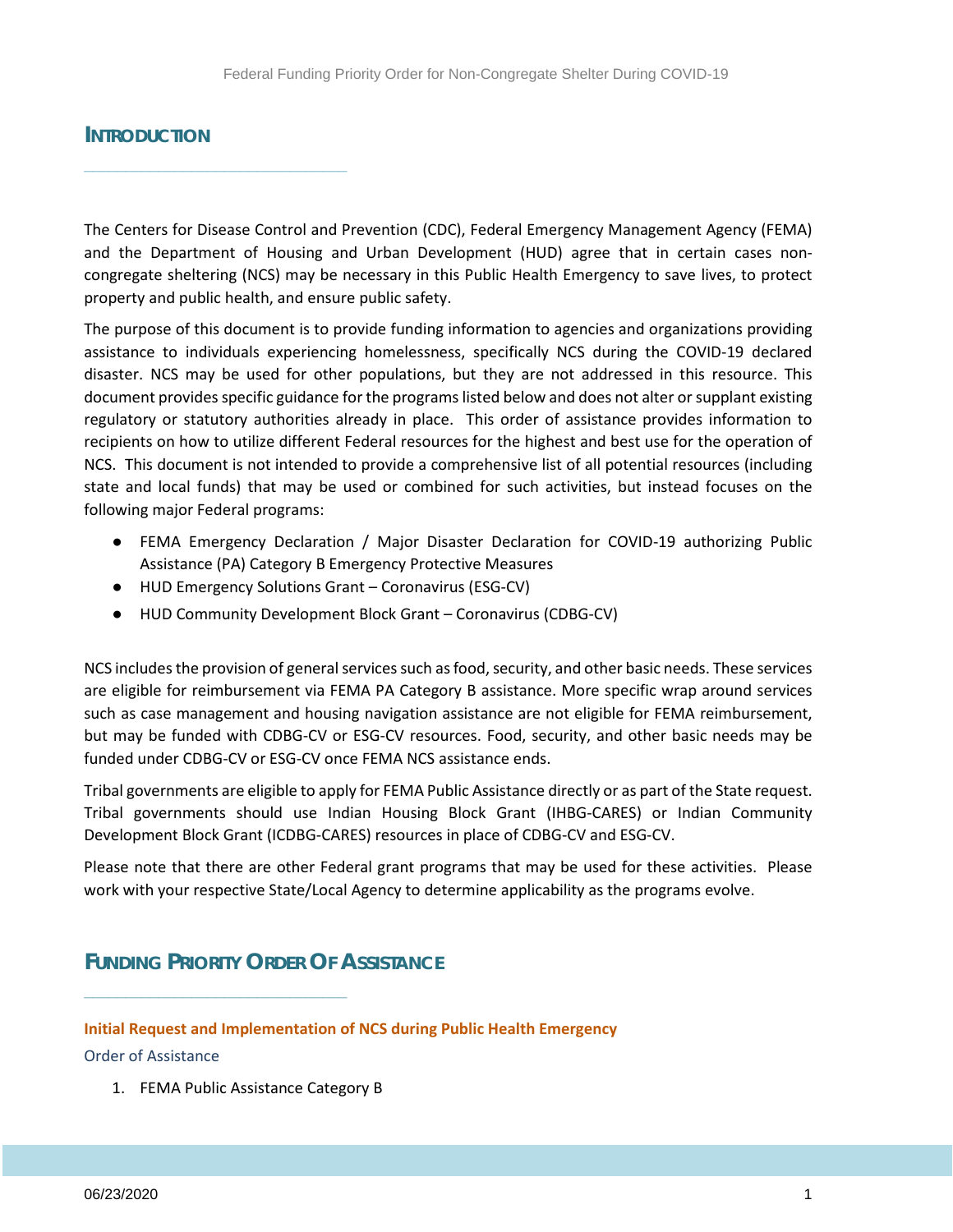### 2. CDBG-CV or ESG-CV

States, Territories and Localities that require NCS to serve people experiencing homelessness who tested positive for COVID-19, exhibiting symptoms or have been exposed to COVID-19, or have high risk of poor outcomes<sup>[1](#page-2-0)</sup> should work with their FEMA Region for approval of FEMA PA assistance for NCS.

Additional information, including FEMA Regional Contacts, can be found at COVID-19 Public Assistance [Simplified Application](https://www.fema.gov/news-release/2020/03/23/coronavirus-covid-19-pandemic-public-assistance-simplified-application) and [recommendations for requesting assistance are available here.](https://files.hudexchange.info/public/resources/documents/COVID-19-Non-Congregate-Sheltering-Recommendations-for-Requests-for-Assistance.pdf)

FEMA recommends provider organizations work closely with their local, tribal and state partners to develop a project worksheet that meets the FEMA PA criteria for the initial 30 days of eligible noncongregate sheltering activities. The NCS must be at the direction of and documented through an official order signed by a state, local, tribal, or territorial public health official or be done in accordance with the direction or guidance of health officials by the appropriate state or local entities, in accordance with applicable state and local laws. This assistance is subject to the prevailing cost share of 75 percent Federal/25 percent non-Federal.

The length of time for FEMA non-congregate sheltering depends on the needs in each area and will be in accordance with the guidance and direction from appropriate health officials. FEMA PA supported NCS may not extend beyond the state or local public health order or the United States Department of Health and Human Services (HHS) Public Health Emergency for COVID-19. The Secretary of HHS has declared a Public Health Emergency, which was renewed on April 20, 2020 for an additional 90 days. FEMA may approve non-congregate sheltering in 30-day increments, or less if a re-assessment determines there is no longer a public health need, but not to exceed the duration of the order of the state or local public health officer or the HHS Public Health Emergency.

States, Territories and Localities needing NCS for persons experiencing homelessness other than those described above should use CDBG-CV funds or ESG-CV funds.

States, Territories and Localities should coordinate with local health departments and other services agencies to ensure that health care and other needed services are provided.

#### FEMA Cost Share

Communities may use CDBG-CV for cost share for an initial request or extensions.

#### **Extension of NCS after end of FEMA Approved Non-Congregate Shelter Project**

General Order of Assistance

1. ESG-CV or CDBG-CV

1

<span id="page-2-0"></span> $<sup>1</sup>$  The definition of high risk will depend on the state or local public health declaration. CDC guidance, for</sup> example, includes individuals who are 65 years of age or older and people of any age with preexisting lung disease, heart disease, cancer, diabetes, HIV, or other major medical conditions.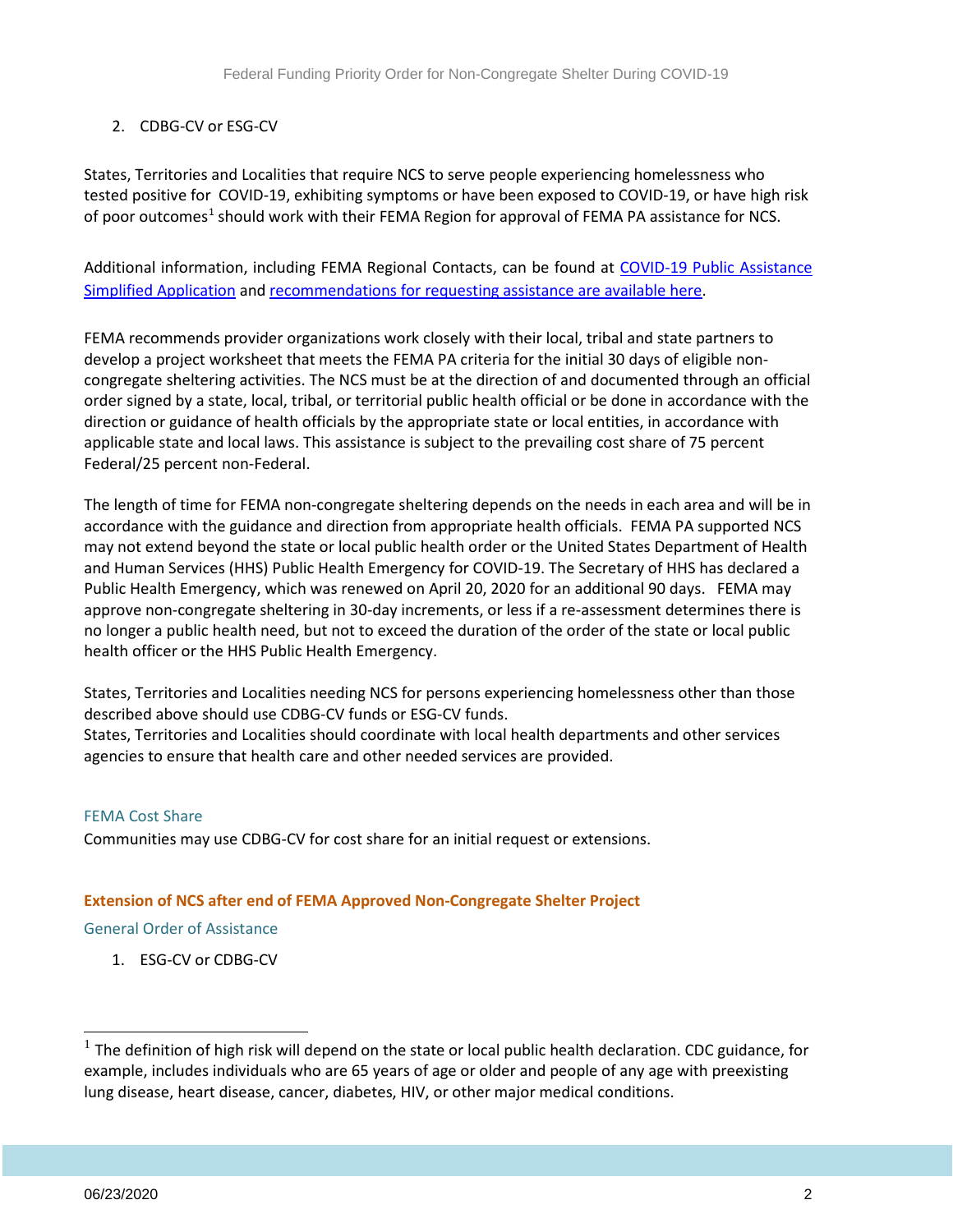Upon the end of the FEMA approved non-congregate shelter project, a State, Territory or Locality may continue funding NCS using ESG-CV or CDBG-CV funds, subject to HUD regulations and guidance.

#### **Transitioning Individuals From NCS**

General Order of Assistance

- 1. ESG-CV
- 2. CDBG-CV

Many individuals will only require NCS for a brief period of time. As those individuals no longer need NCS, States and localities should transition them to a housing option rather than allowing them to return to high-risk situations. States, Territories and Localities may use ESG-CV funds for housing assistance, or if no such funds are available, CDBG-CV.

#### **Winding Down NCS After FEMA PA Ends**

General Order of Assistance

- 1. ESG-CV
- 2. CDBG-CV

At some point, the FEMA PA emergency declaration and subsequent major declarations for COVID-19 incident periods will close and therefore, FEMA funding for NCS will end. States, Territories and Localities should transition people to a housing option which adheres to HUD and CDC guidelines rather than allowing them to return to high-risk locations. This transition may include continuing to support NCS or supporting congregate shelter which adheres to HUD and CDC safety guidelines, with other funds for a period of time. If a State, Territory or Locality is an ESG-CV recipient, they may use ESG-CV funds to provide housing assistance and supportive services. If the State, Territory or Locality is not an ESG-CV recipient or does not have ESG-CV available, they may use CDBG-CV.

States, Territories and Localities should coordinate with local health departments and other services agencies to ensure that health care and other needed services are provided.

**RESOURCES FEMA** [FEMA COVID-19 Resource Page](https://www.fema.gov/coronavirus) [FEMA PA Simplified Application Process](https://www.fema.gov/news-release/2020/03/23/coronavirus-covid-19-pandemic-public-assistance-simplified-application) [FEMA NCS General Guidance](https://www.fema.gov/news-release/2020/03/19/coronavirus-covid-19-pandemic-eligible-emergency-protective-measures) [FEMA NCS FAQ](https://www.fema.gov/news-release/2020/03/31/coronavirus-covid-19-pandemic-non-congregate-sheltering) [FEMA Public Assistance Program and Policy Guide](https://www.fema.gov/media-library-data/1525468328389-4a038bbef9081cd7dfe7538e7751aa9c/PAPPG_3.1_508_FINAL_5-4-2018.pdf)

#### **HUD**

[HUD Prevention and Response for Homeless Providers: Key Resources](https://www.hudexchange.info/homelessness-assistance/diseases/#covid-19-key-resources) [HUD NCS Approaches](https://files.hudexchange.info/resources/documents/Non-Congregate-Approaches-to-Sheltering-for-COVID-19-Homeless-Response.pdf)